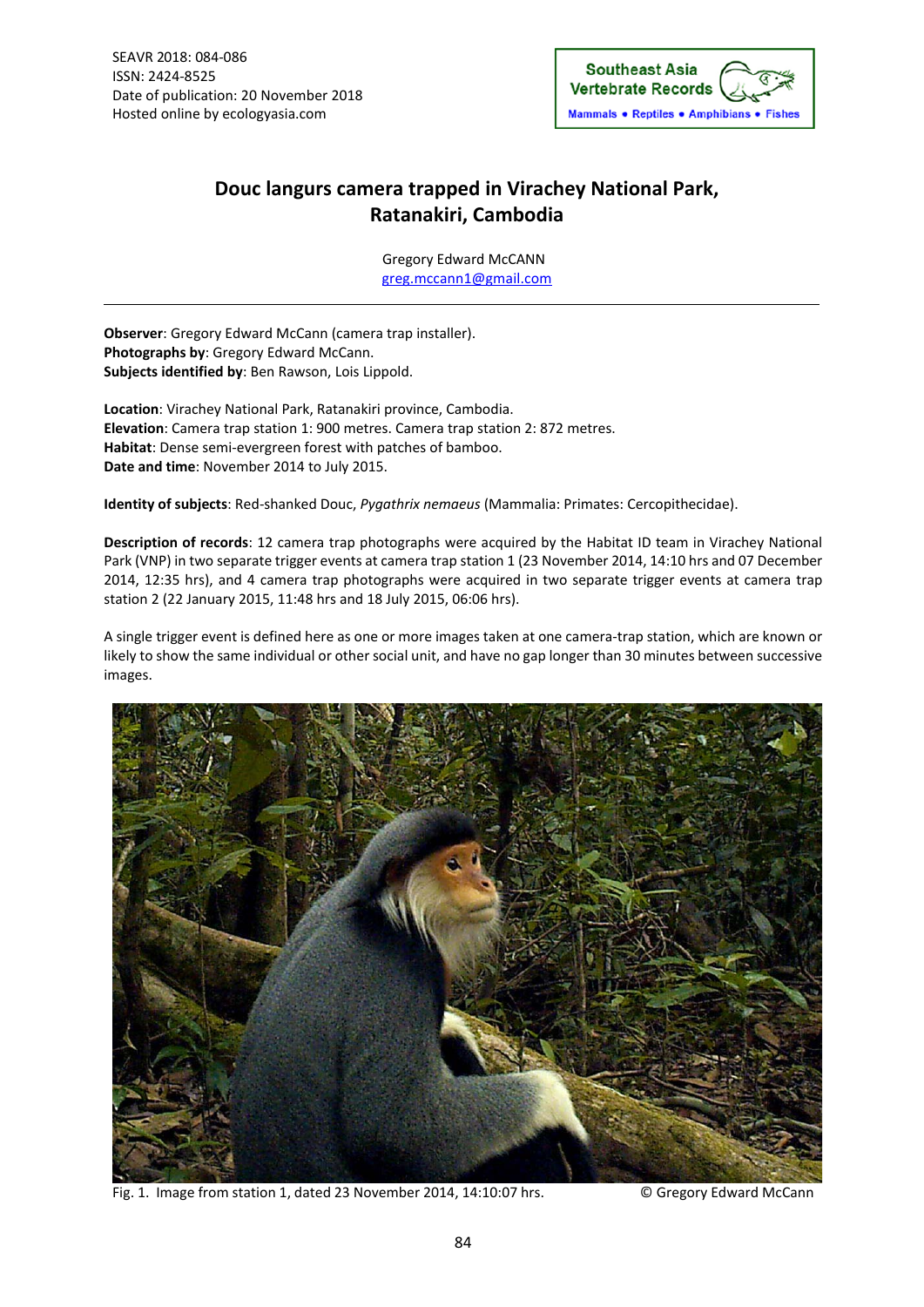

Fig. 2. Image from station 1, dated 23 November 2014, 14:11:53 hrs. © Gregory Edward McCann

**Remarks**: Douc langurs are a group of old world monkey, which are endemic east of the Mekong River in Indochina (Cambodia, Laos, and Vietnam); they are categorised as Endangered by the IUCN. Three species of douc langur are recognised: Red‐shanked Douc *Pygathrix nemaeus*, Grey‐shanked Douc *Pygathrix cinerea* and Black‐shanked Douc *Pygathrix nigripes* (Coudrat et al, 2012).

Habitat ID are a team of amateur wildlife surveyors who assist local rangers in VNP with ongoing wildlife surveys and camera trapping, which ran from January 2014 to January 2017. Although the team and rangers have spotted douc langurs a number of times while trekking during expeditions, no photographs were acquired, and the 16 camera trap images discussed here are the only ones that were acquired in three years of camera trap surveying (albeit with limited camera trapping resources).

Diagnostic features of Red‐shanked Douc in the field include long facial whiskers and white wrists, and it is on this basis that the individuals in these images are strongly considered to be Red‐shanked Douc (Ben Rawson, pers. comm.). However, the "shanks" or lower legs of the individuals photographed at our camera stations show no obvious red pelage which is considered to be typical for the species, rather they appear blackish which raises the question as to whether these are Grey‐shanked Douc, Black‐shanked Douc or potentially a hybrid population.

Red‐shanked Douc and Grey‐shanked Douc have been known to hybridize in Vietnam (Rawson & Roos, 2008) and the area of extreme southern Laos (which is only about one kilometer from these two camera trap stations) is thought to possibly be a "hybrid zone" for douc langurs (Timmins & Duckworth, 1999).

However, in a paper on Cambodia's first records of Red‐shanked douc langurs in what is today Veun Sai‐Siem Pang National Park (which is contiguous with VNP) Rawson & Roos write "Morphologically, the individuals did not look like typical *P. nemaeus*. Most showed no trace of red on their legs, except for one adult male which had red feet. Instead, the shanks and thighs were black, which contrasted with the fairly uniform grey colouration of the body" (Rawson & Roos, 2008). This description is consistent with the individual most clearly photographed in our image set, which has no red visible on the shanks (Figs 1 and 2).